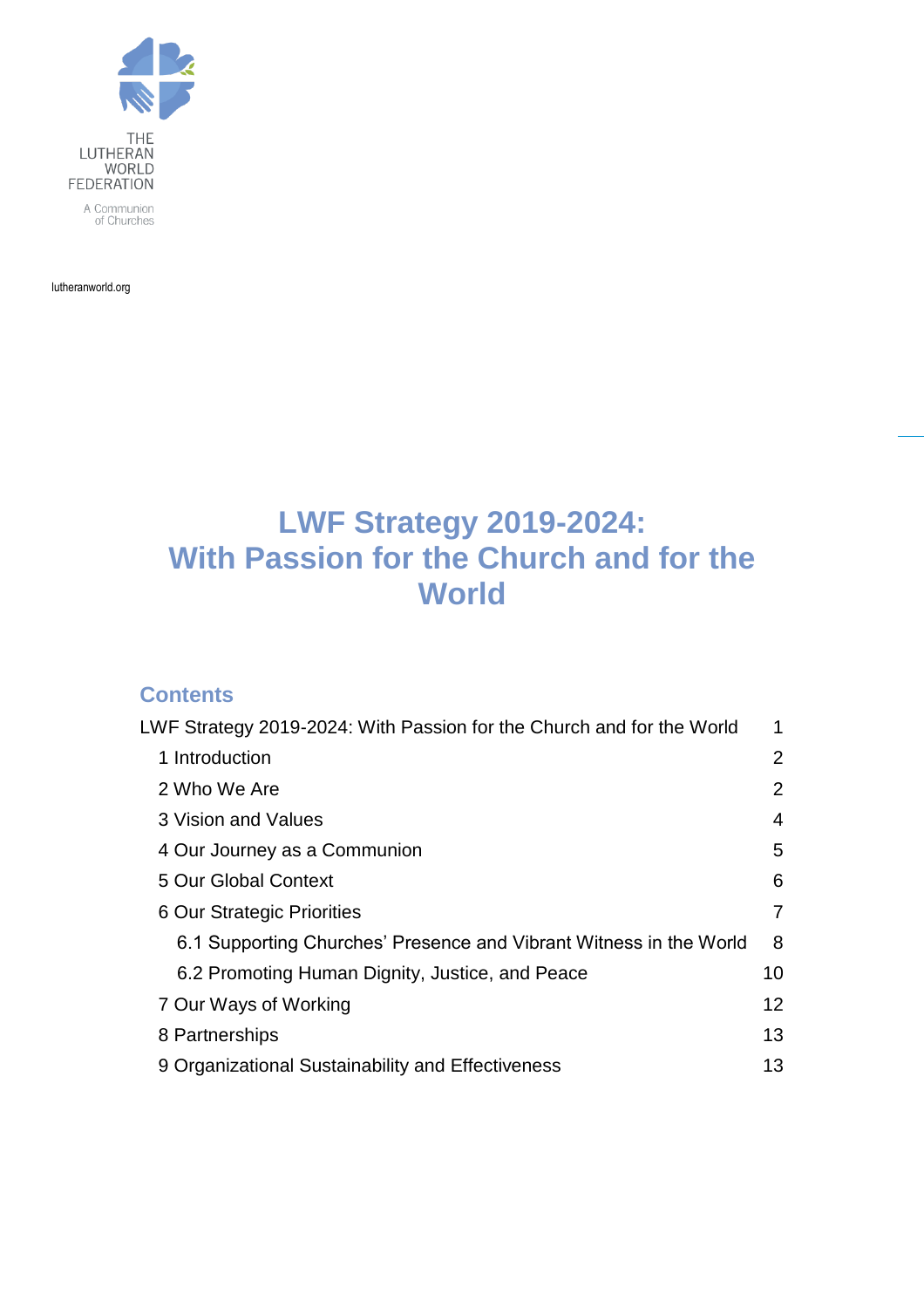# <span id="page-1-0"></span>**1 Introduction**

*For all of you are one in Christ Jesus (Gal 3:28).*

"With passion for the church and for the world" is the title of the Lutheran World Federation (LWF) strategy 2019-2024, adopted by the LWF Council in July 2018. The strategy will guide the work of the communion of churches in its global witness to the gospel of Jesus Christ. It outlines the journey we are undertaking together as a communion of 148 churches in 99 countries.

This title is a reminder that we are passionate about the presence and witness of the churches and about working together for justice, peace, and reconciliation in the world.

The strategy builds on the previous one, balancing continuity with innovation. It looks to the foundational commitments of the LWF: supporting refugees and internally displaced people, working for unity, developing theology, and strengthening churches in mission. It also builds on the outcomes of the Twelfth Assembly, its message, resolutions, and public statements. The strategy affirms the vision and values of the LWF, offering an analysis of the global context in which we live and identifying what is necessary to bring us closer to our vision and goals.

When you read "we" in the strategy it always refers to the communion of churches. The strategy helps us articulate our common purpose and direction and guides the focus of what we will be doing "together" as a communion of vibrant churches, promoting human dignity, justice, and peace.

I commend this strategy to the 148 member churches of the LWF. These are our joint commitments. It is my hope and expectation that the member churches will use the strategy in their own context, holding fast to the core commitments of the communion of churches, applying it in the local context and contributing to the global work—to what we want to be and do together in this world.

May the strategy be an inspiration for the work of the communion of churches and bring us closer to realizing our vision of being "liberated by God's grace, a communion in Christ, living and working together for a just, peaceful, and reconciled world."

*Archbishop Dr Panti Filibus Musa, LWF President* 

# <span id="page-1-1"></span>**2 Who We Are**

Established in 1947, we are a global communion of 148 member churches with 75 million members in 99 countries. We share a common Lutheran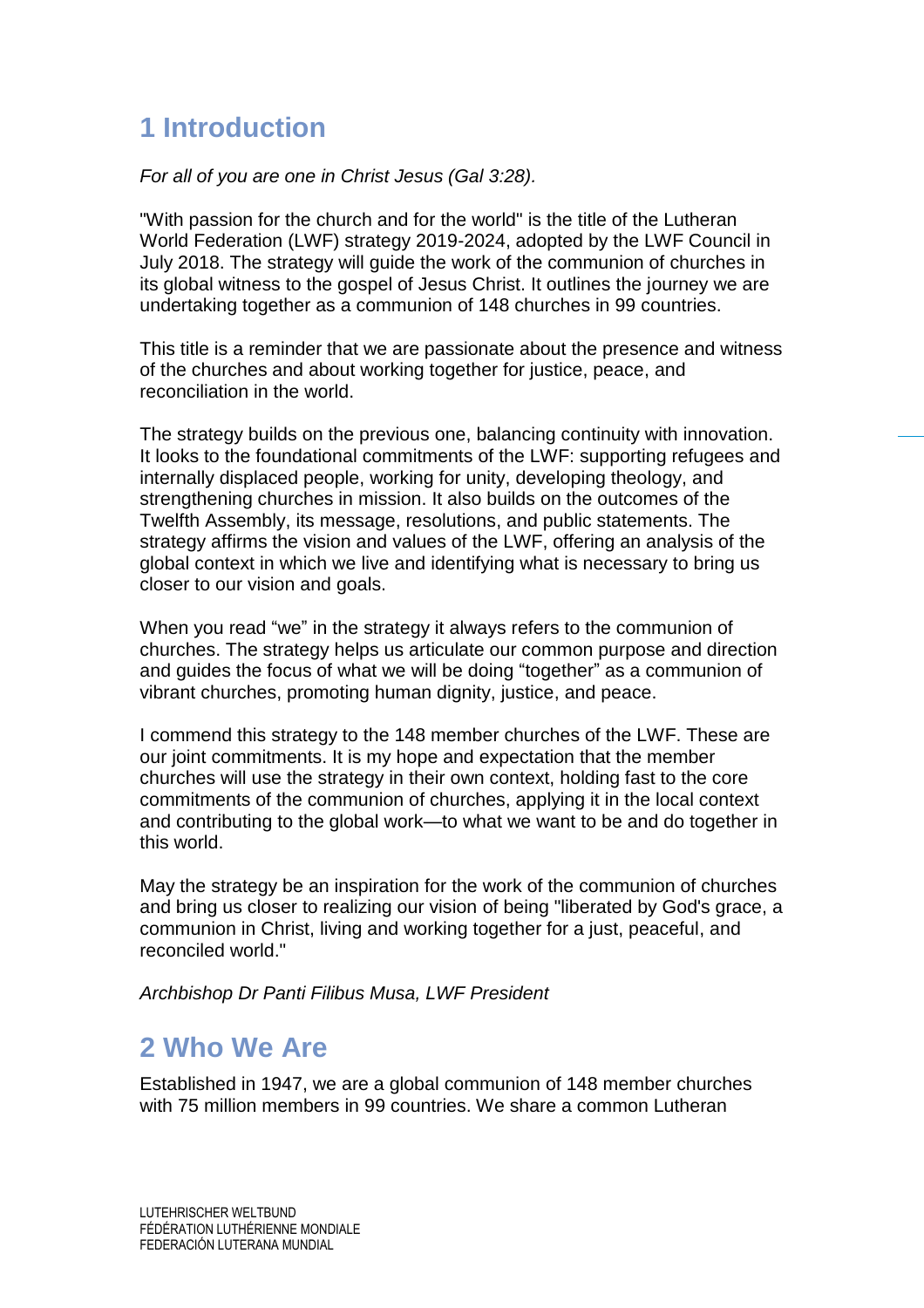heritage, shaped by the diverse contexts in which we experience and witness to God's liberating grace.

Our constitution outlines the following foundational commitments:

*The Lutheran World Federation:*

- *furthers the united witness to the Gospel of Jesus Christ and strengthens the member churches in carrying out the missionary command and in their efforts toward Christian unity worldwide;*
- *furthers worldwide among the member churches diaconic action, alleviation of human need, promotion of peace and human rights, social and economic justice, care for God's creation, and sharing of resources;*
- *furthers through cooperative study the self-understanding and the communion of member churches and helps them to act jointly in common tasks.*

*From the LWF Constitution*

Our engagement in the world grows from the action of the Triune God who calls, transforms, and equips us to participate in God's mission of justice, peace, and reconciliation.

We understand God's mission to be holistic, which includes proclaiming the Gospel, diakonia (serving the neighbor), and advocating for human dignity, justice, and peace.

We describe our relationships with the theological concept of "communion." They are a response to God's call that brings churches together.

- Being churches in communion is a gift. We are united in the proclamation of God's Word and in pulpit and altar fellowship. We are called to gather in worship of the Triune God, to share the Word and sacraments of Baptism and Holy Communion. Together we hear and share the good news of Christ's life, death, and resurrection as witnessed through the Holy Scriptures and expressed by the ecumenical creeds and Lutheran confessions (the Augsburg Confession and the Small Catechism).
- Being churches in communion is also a task and a responsibility. As we share the gift of communion, we are drawn into a spiritual journey, which invites us to listen to one another, share our joys and sufferings, grow in practices of mutual care, and deepen our understanding of the need for one another as members of the one Body of Christ. We seek to engage constructively in the world, based on our theological identity and for the sake of our common faithfulness to the Gospel. We are ready to work in ecumenical and interfaith partnerships, and with governmental and non-governmental organizations.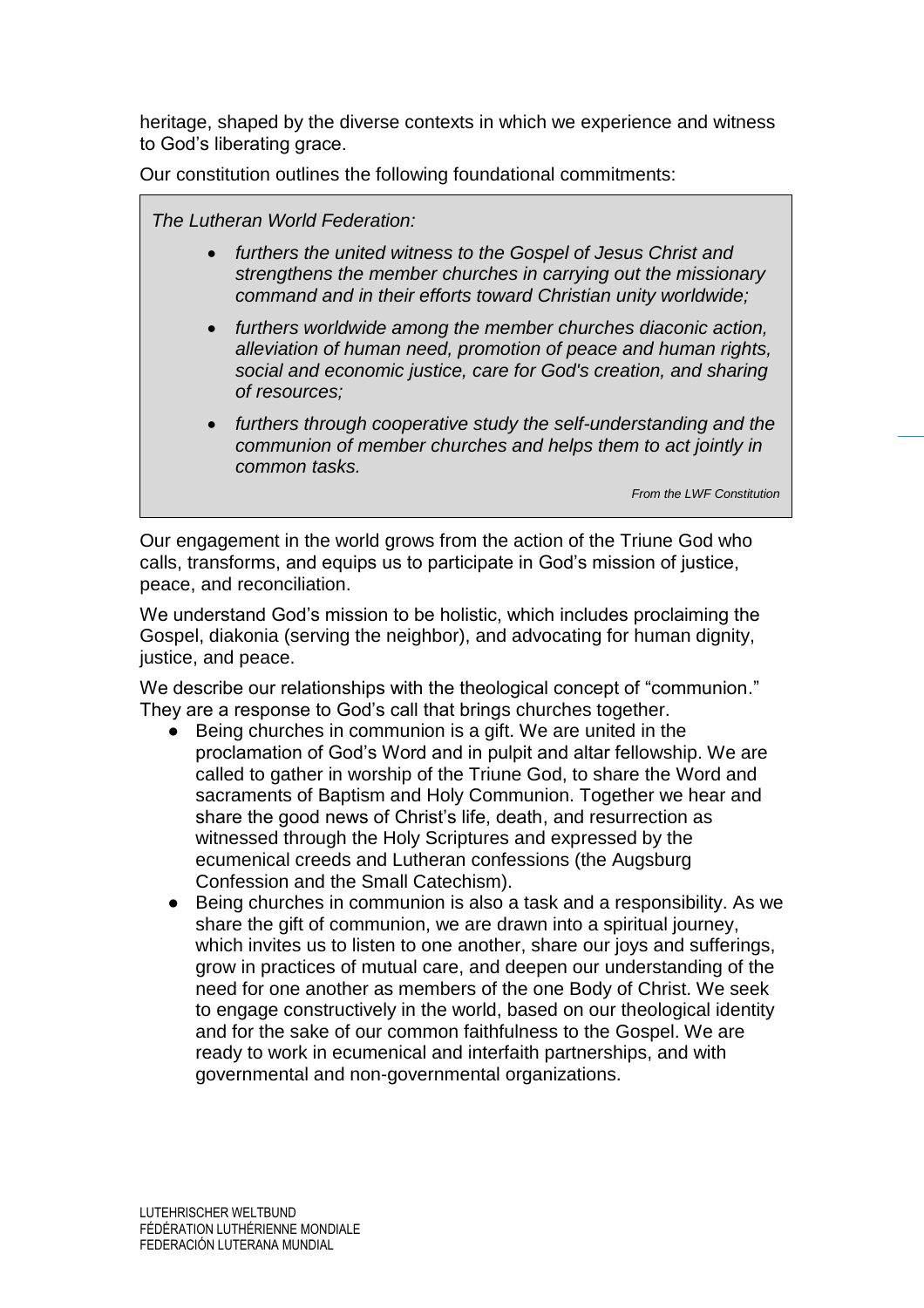We are committed to Christian unity, based on the self-understanding of being part of the one Body of Christ. This is lived out in theological dialogues and joint service with ecumenical partners.

We are an internationally recognized faith-based actor, expressing faith through advocacy, development, and humanitarian engagement. We are partners with the United Nations, through many of its agencies. We are accredited by the United Nations Economic and Social Council (UN ECOSOC).

God calls us into a prophetic witness, to uphold diversity, live with difference, respect human dignity, and serve the suffering neighbor. Therefore, based on what faith teaches us, our approach to the world is one of hope.

# <span id="page-3-0"></span>**3 Vision and Values**

We express our self-understanding and calling in this world with the following vision statement:

#### **Liberated by God's grace, a communion in Christ, living and working together for a just, peaceful, and reconciled world.**

Our values derive from our faith. They are informed by biblical texts that are central to Lutheran churches and have continuously shaped our theological identity.

### ● **Dignity and justice**

*But let justice roll down like waters, and righteousness like an everflowing stream (Am 5:24).*

Each and every person is created in God's image, is gifted with talents and capacities, and has dignity, irrespective of social status, gender, ethnicity, age, ability, or other differences. Our commitment to human rights and justice means that we work on the underlying causes of poverty and exclusion and for a more equitable distribution of power, resources, and opportunities.

### ● **Compassion and commitment**

*But a Samaritan while traveling came near him, and when he saw him, he was moved with pity (Lk 10:33).*

Inspired by God's love for humanity, we are compassionate about standing with and caring for people who are suffering—the poor, the vulnerable and marginalized, and minority populations and faiths who experience discrimination, violence, and hardship in different contexts.

### ● **Respect for diversity**

*For just as the body is one and has many members, and all the members of the body, though many, are one body, so it is with Christ (1 Cor 12:12).*

Differences among us express the richness of God's creation. As a global communion of churches, we value and seek to understand our differences in culture, history, and context, and the way in which these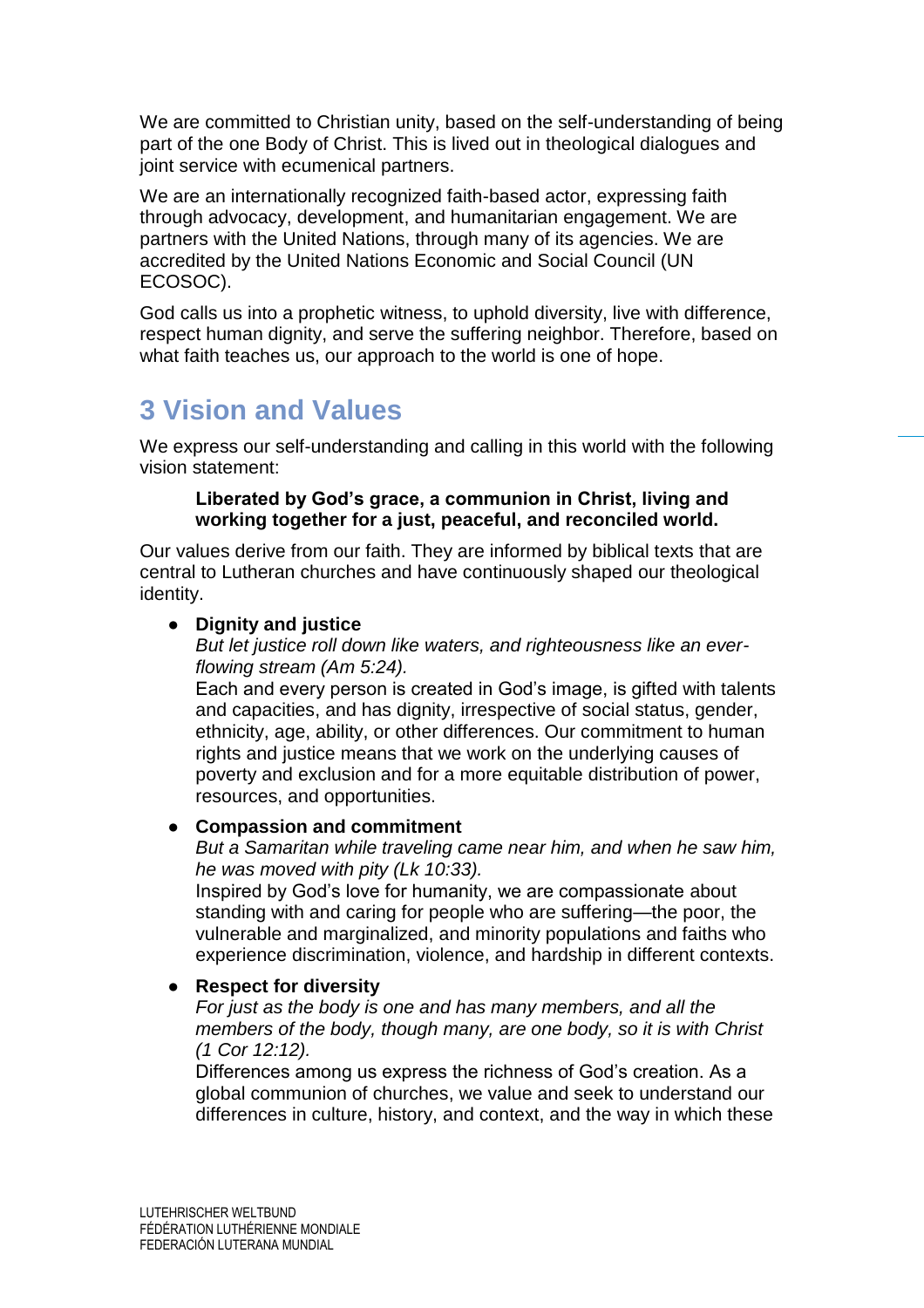have shaped our theological understandings, our perspectives on moral and ethical questions, and our participation in God's mission.

#### **Inclusion and participation**

*"Go therefore into the main streets, and invite everyone you find to the wedding banquet" (Mt 22:9).*

We are committed to being inclusive and enabling the full and equitable participation of women, men, people of all ages and ethnicities, as well as people with disabilities, in church life and society and in decisionmaking processes, activities, and programs of the LWF. We understand that power dynamics, cultural norms, access to resources, and other factors create barriers to participation and we work to overcome these.

### ● **Transparency and accountability**

*"...'Truly I tell you, just as you did it to one of the least of these who are members of my family, you did it to me' " (Mt 25:40).* We are a responsible steward of the resources and responsibilities that God has entrusted to us. We are committed to transparency in our aims, processes, decisions, and use of resources and to being accountable to the people we serve, our member churches, partners, and donors.

# <span id="page-4-0"></span>**4 Our Journey as a Communion**

In recent years, our journey and witness have been informed by the commemoration of the 500<sup>th</sup> anniversary of the Reformation under the theme "Liberated by God's Grace" and the three sub-themes "Salvation—not for sale," "Human beings—not for sale," and "Creation—not for sale." These themes have significantly shaped programmatic engagement.

The Reformation anniversary became a catalyst for ecumenical development, with significant milestones, such as the Joint Catholic–Lutheran Commemoration in Lund, Sweden, and the expansion of the Joint Declaration on the Doctrine of Justification from a bilateral to a multilateral declaration. It provided the opportunity for shared engagement with biblical hermeneutics and for commitment to jointly discern the public role of theology and the church. The Reformation anniversary provided a sense of unity that allowed us to witness together, while dealing with differences in the communion.

We engaged in a process to discern the self-understanding of the Lutheran Communion. This process attested to what it means to be an ecclesial communion from a Lutheran perspective and how the communion lives not only for itself but to serve and witness in the world.

We continued to grow together as a communion of churches with increased interaction and cooperation at a regional and global level. We placed greater emphasis on connecting across contexts and held fast to each other even when faced with challenging differences.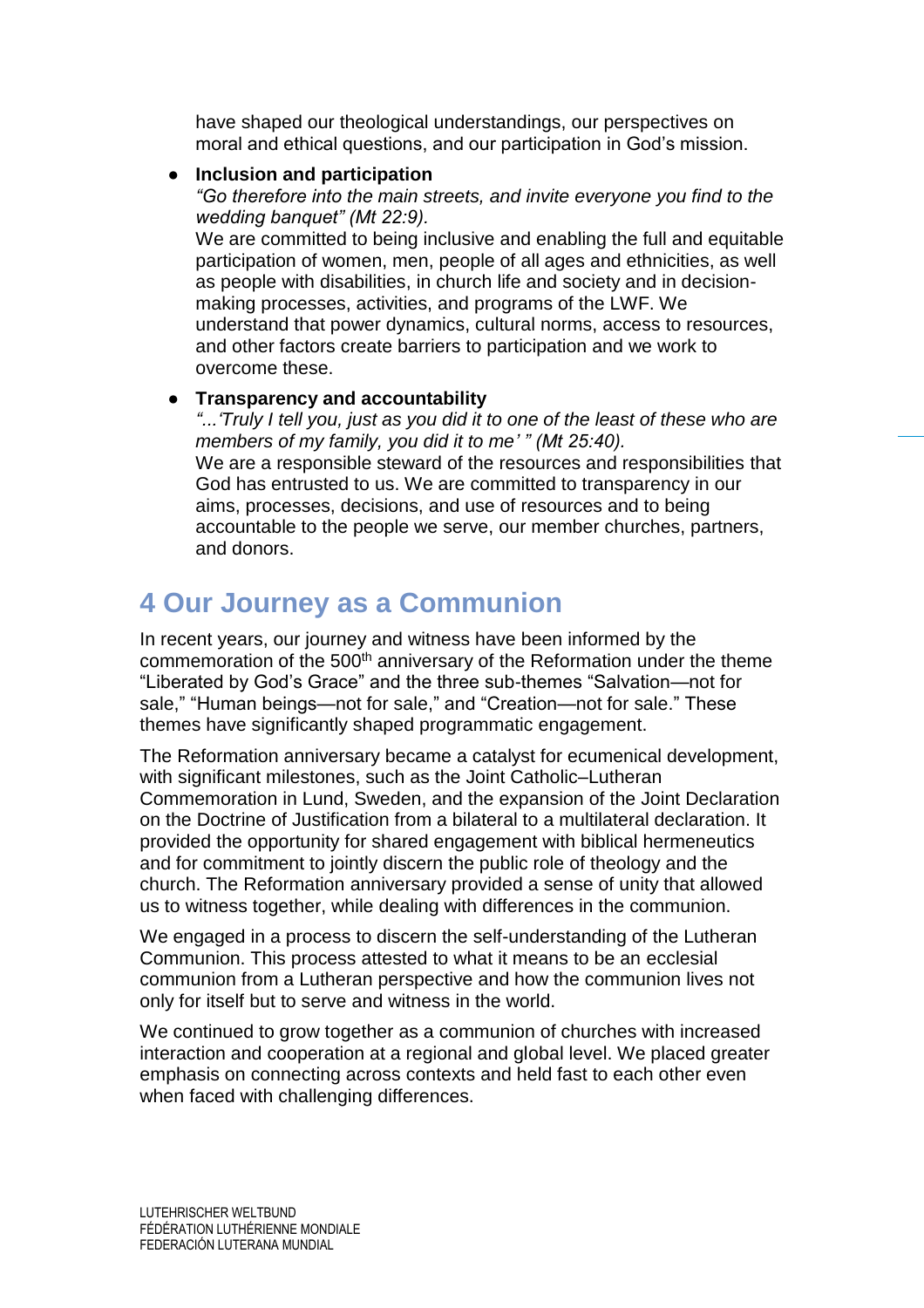In the context of an unprecedented surge in migration and forced displacement of refugees, we were able to significantly scale up our response, currently reaching some three million people. In doing so, we expanded our partnerships, including new ecumenical and interfaith actors.

We consolidated our work with youth, who led us into a strengthened commitment to address climate change and helped us understand it as a matter of intergenerational justice.

We adopted a Gender Justice Policy that provided the basis for contextual implementation within the member churches.

At the Twelfth Assembly (Windhoek, Namibia, 2017), the LWF member churches came together to discern their future journey. The Assembly message, resolutions, and public statements offer the collective thinking of the global communion of churches for this journey. They affirm the following themes as important for their joint witness in the world: communion building, churches and their role in mission, theological education, ecumenical commitments, interfaith relations, advocacy, climate justice, Lutheran identity, youth and women's participation and leadership, gender justice, humanitarian response and development work, and support to refugees, internally displaced people, and migrants.

# <span id="page-5-0"></span>**5 Our Global Context**

Our journey as a communion of churches takes place within a global context that is constantly evolving. Below are some trends that shape the world today.

Awareness and analysis of these trends informs our engagement as a communion of churches.

Global, external

- While important progress has been made to eradicate poverty, the levels of **inequality** at national and global levels continue to grow.
- There is a prevailing **logic of the market** that takes precedence in societal discourse on social and ecological matters.
- The solid achievement of the **human rights framework** is increasingly under pressure. There is growing contempt for and violations of human rights, international humanitarian law, and religious freedom. The rights of children, women, and indigenous people are undermined.
- Growing **violence** and increased **conflicts** and instability are resulting in more displaced people, refugees, and migrants.
- There is rising **nationalism**, fundamentalism, xenophobia, extremism, racism, and populism, which uses fear to manipulate people and escalate tension.
- **Climate change** is accelerating, with vulnerable populations taking a particular burden.
- **Civil society space** continues to shrink, with the legitimacy and relevance of civil society's actors being questioned, increased national government control, and growing influence of the private sector.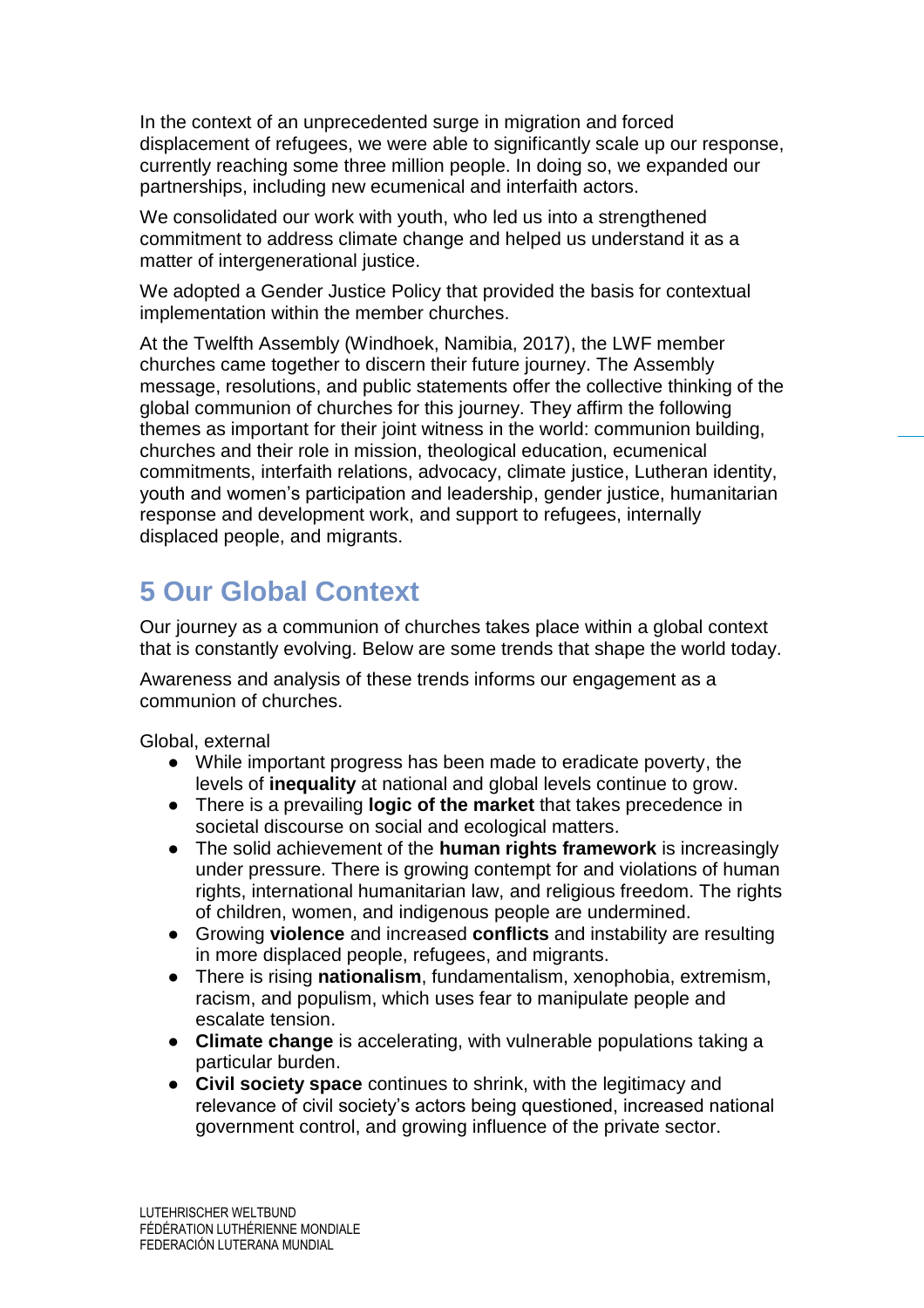- **Weakened funding commitments** are affecting humanitarian and development work.
- **Religious teachings and constituencies** are being **manipulated** for political purposes.
- **Digitalization** is changing the way people communicate and relate to each other, organizations work, information is exchanged, news is shared, and how this influences public opinion, policy making, and society in general.
- **New global frameworks** have been developed, which address some of these realities: Sustainable Development Goals 2030 (SDGs), the Grand Bargain and Localization Agenda, Paris Climate Agreement, Global Compact on Refugees.
- **Faith-based organizations** are **increasingly recognized** as vital partners in building sustainable societies and working for justice and peace, particularly by the United Nations; at the same time, there are tendencies to exclude religion from the public sphere.
- Growing recognition of the **value of interfaith dialogue** and cooperation and how it contributes to peace.
- **Changes in global Christianity**: churches in the Global South are growing and churches in the Global North decreasing; these changes are also reflected in the life of the LWF.
- **Changing religious landscape**: charismatic and evangelical churches and new forms of spirituality are gaining momentum; societies are becoming more religiously diverse.
- **Convergence is growing** between different confessional families with major ecumenical milestones, **while new rifts around ethical issues** are appearing among and within churches, at times realigning ecumenical and interreligious relationships.
- **Hostility has increased** between religious communities, often aligned to identity politics with severe effects on religious communities in minority situations.
- **New religious actors** are influencing discourse and policy making in the public space.

These developments and trends affect the church globally, influencing the LWF and its member churches as part of the Body of Christ.

# <span id="page-6-0"></span>**6 Our Strategic Priorities**

The overarching framework for our ongoing witness is provided by the calling of LWF member churches **to live and work together as a communion of churches in ongoing need of reformation**. This calling, grounded in worship and prayer, is both the basis of our joint witness in the world and the reality that we continue growing into. It is of deep spiritual and theological significance. It constitutes the basis and the context out of which we are active in the world.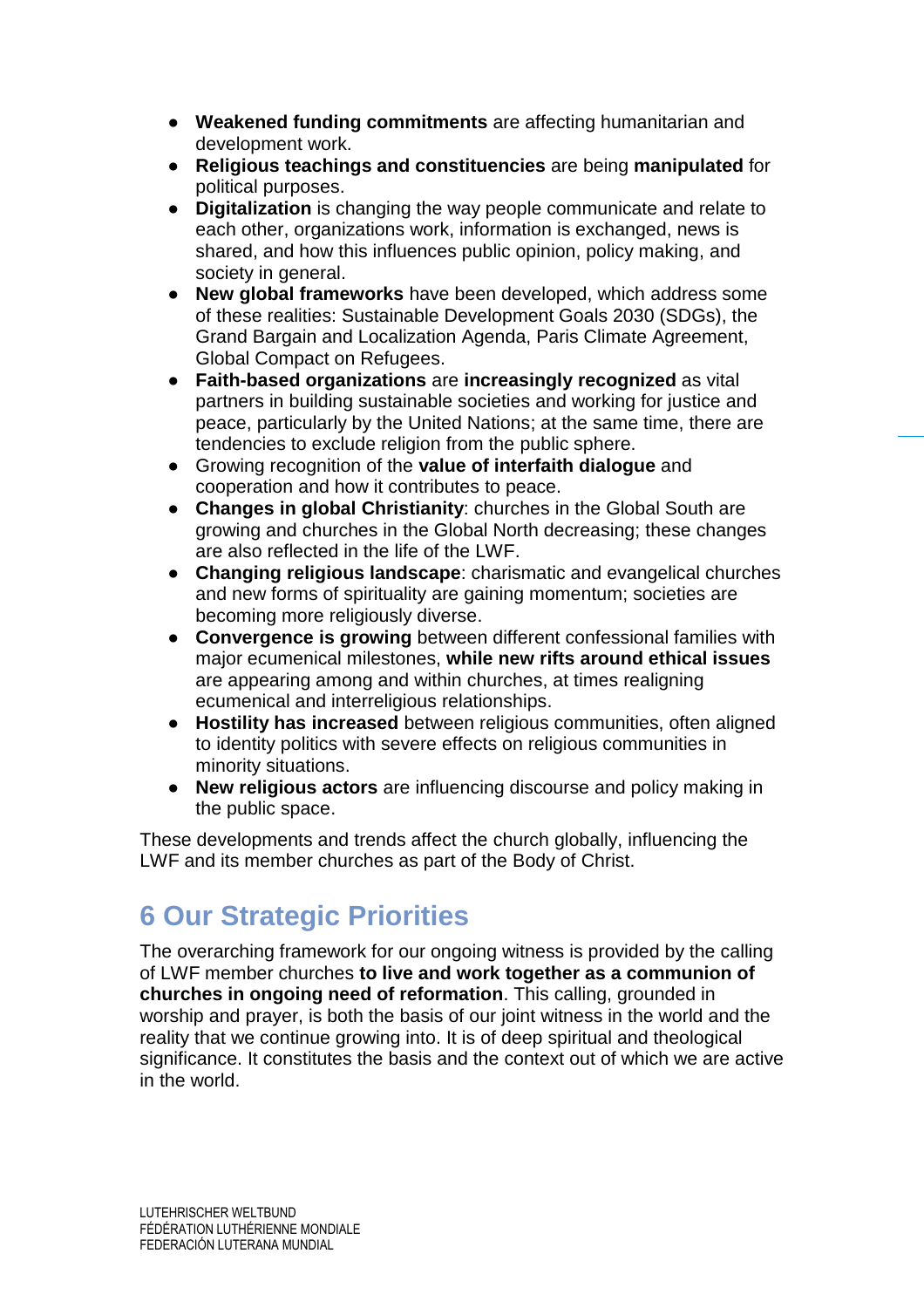Building on our ongoing journey and based on the outcomes of the Assembly and the context within which we live, we identify two strategic priorities for the period ahead:

- **Supporting churches' presence and vibrant witness in the world**
- **Promoting human dignity, justice, and peace**

This framework and the two strategic priorities unfolding from it can be illustrated as follows.



**Figure 1: An illustration of the strategic priorities and their basis**

At the core of our work is our vocation to live and work together as a communion of churches in ongoing reformation. This is not a static reality, nor is it an end in itself: We live and work together, as we continue responding to God's call and partake in God's mission in the world. In doing so, we focus on supporting each other to witness vibrantly in our diverse contexts and promoting human dignity, justice, and peace.

The lines in the figure above demarcating the spheres are dotted to illustrate the interaction between the two strategic priorities and their relation to the core reality of being a communion of churches.

## <span id="page-7-0"></span>**6.1 Supporting Churches' Presence and Vibrant Witness in the World**

We are passionate about the churches holistically witnessing to Christ in their contexts. We seek to equip and resource each other to witness to the liberating grace of God. The challenges that churches face are of a varying nature, given their specific contexts. By engaging in dialogue and collaboration, we strengthen and nurture each other.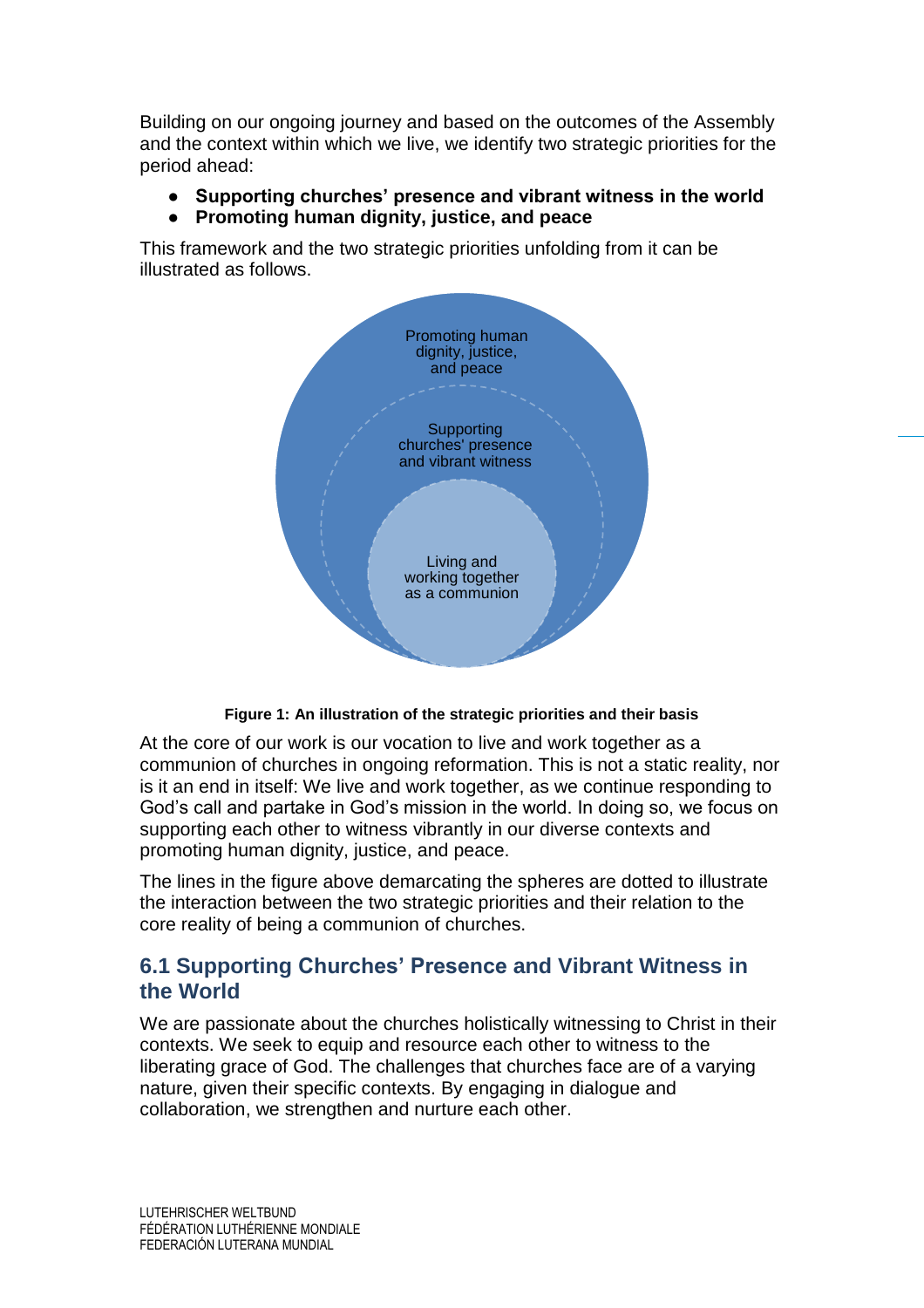As a communion of churches, we continue working together to

- **jointly develop theological reflection that articulates our understanding of being Lutheran churches in communion**
	- o *We will further develop a shared understanding of the theological identity of LWF member churches through which they will continue recognizing each other, belonging to the communion, while witnessing in their diverse contexts.*
	- o *We will work together to discern and address issues that represent theological challenges to the churches today.*
	- o *We will develop the theological basis and narratives to strengthen the churches' and the communion's engagement in the public space.*
- **live out the communion relationships among member churches** 
	- o *We will further clarify and define our common understanding, structures, and the praxis supporting churches as they express their call to live in communion.*
	- o *We will provide accompaniment and support encounter and theological discernment to understand and address differences and conflict in the communion.*
- **work together to further God's holistic mission** 
	- o *We will support capacity building of member churches for proclamation, diakonia, and advocacy.*
	- o *We will develop processes and structures to enhance theological education and formation.*
	- o *We will address the challenges and opportunities resulting from both growth and decrease of church membership.*
	- o *We will promote the development of accountable lay and ordained leadership in the churches.*
- ensure promotion of gender justice at every level
	- o *We will support the implementation of the Gender Justice Policy in the member churches.*
	- o *We will work toward just relationships between women and men, creating spaces for conversation about gender roles and education about masculinities.*
	- o *We will promote women's leadership in church and society and gender equal involvement in discussion and decision-making processes.*
	- o *We will promote the full inclusion of women in the ordained ministry.*
	- o *We will ensure and develop space and structures for gender just participation in the life of the global communion.*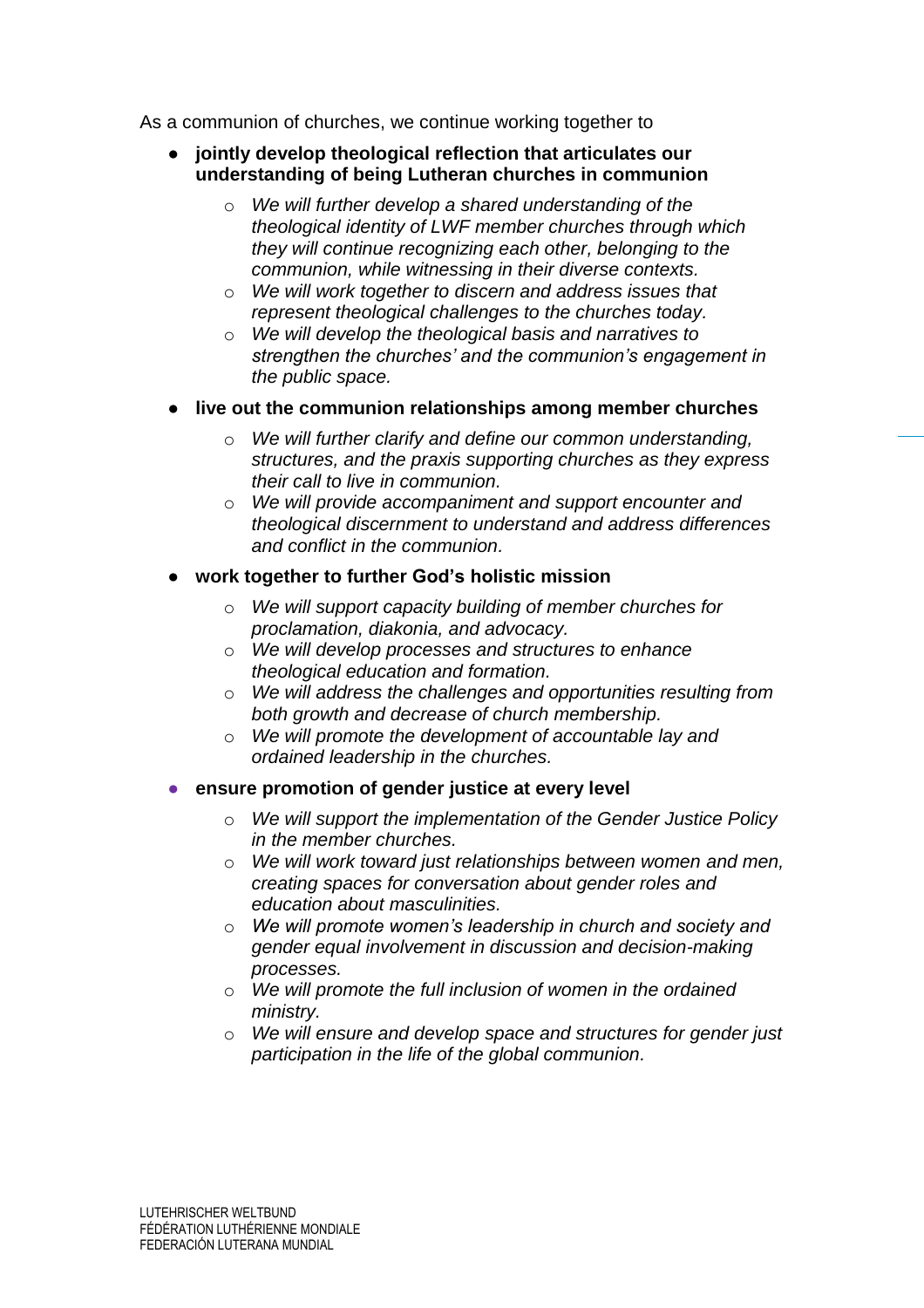- **ensure the meaningful participation of youth in church and society**
	- o *We will ensure and develop space and structures for ongoing participation of youth in the life of the global communion.*
	- o *We will promote intergenerational engagement on topical issues for church and society.*
	- o *We will support each other to ensure youth participation in the member churches' decision-making processes.*
- **engage ecumenical partners and build relationships to respond to the call to unity and joint witness**
	- o *We will move forward in our commitment to seeking the unity of the Body of Christ with all our ecumenical partners.*
	- o *We will, together with our ecumenical partners, strengthen the interaction between theological study processes, shared prayer, and joint service (diakonia).*
	- o *We will uphold a pastoral responsibility in our theological dialogues and seek to respond to the ecumenical challenges of local communities.*
- **engage in interfaith dialogue and cooperation to build mutual understanding and promote collaboration**
	- o *We will contribute Lutheran theological perspectives into interfaith conversations.*
	- o *We will foster interfaith learning and interreligious literacy among communities and religious leaders.*
	- o *We will equip member churches to engage in interreligious relations in their own context.*
	- o *We will support interfaith initiatives on advocacy and diakonia, to make an impact and build bridges between faith communities.*

## <span id="page-9-0"></span>**6.2 Promoting Human Dignity, Justice, and Peace**

Out of faith convictions and theological reflections, we are committed to uphold human dignity and work for justice and peace. This encompasses upholding the integrity of creation and affirming the human rights of every individual person.

Building on the local witness of LWF member churches, we aspire to express these commitments as a global communion of churches. In doing so we seek to respond to suffering and address its root causes.

As a communion of churches, we will work together to

- respond to people in emergency situations, with a focus on **refugees, returnees, internally displaced people, their host communities, and communities at risk**
	- o *We will operate as a global communion emphasizing human rights and protection, with access to livelihoods and services.*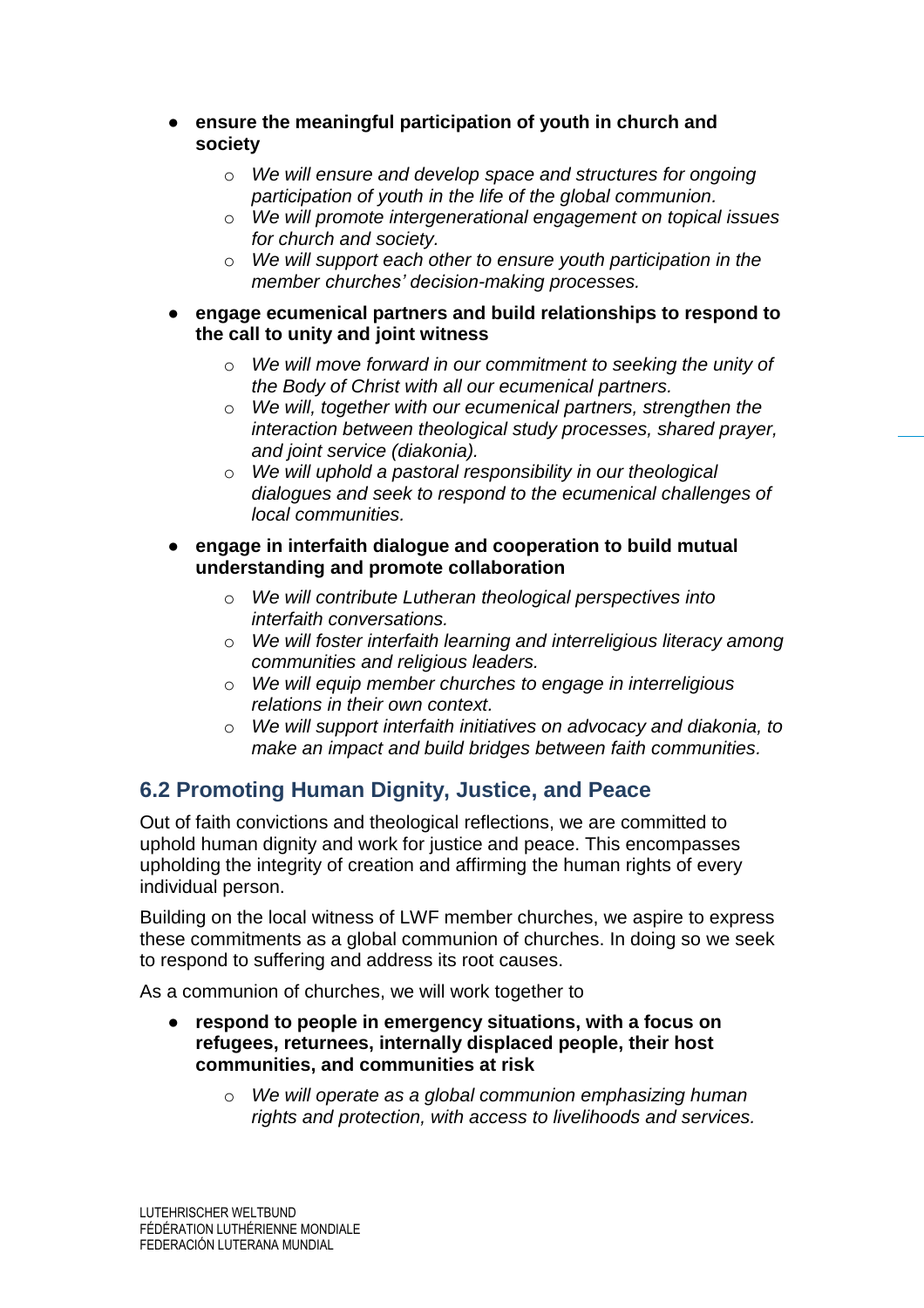- o *We will work in an integrated and complementary way at individual, community, and institutional levels.*
- o *We will link emergency responses to recovery and long-term development work.*
- **support local communities in sustainable development efforts to achieve life with dignity and full enjoyment of their rights.**
	- o *We will focus on the most vulnerable and marginalized people and promote a rights-based approach in all we do.*
	- o *We will be flexible enough to adapt to changing contexts to ensure social and environmental sustainability.*
	- o *We will ensure our work is consistent with the values of global targets, including the Sustainable Development Goals and the Grand Bargain.*
- equip member churches to engage in diaconal action
	- o *We will build the capacity of member churches to address challenges sustainably in their contexts through diakonia.*
	- o *We will support member churches to address local diaconal needs through specific projects.*
	- o *We will encourage and equip member churches to engage effectively with the Sustainable Development Goals.*
- **collaborate with ecumenical partners, interfaith actors, and religious leaders on issues of human dignity, justice, and peace**
	- o *We will work together, wherever possible and at all levels, to contribute to collective action, holding governments accountable and mobilizing people to uphold human dignity and advocate for the integrity of creation.*
	- o *We will foster our commitment at all levels and expand partnerships to support sustainable development cooperatively.*
- **strengthen efforts for climate justice** 
	- o *We will support member churches in their climate change education and action.*
	- o *We will contribute directly to climate mitigation and adaptation among the most vulnerable.*
	- o *We will strengthen advocacy for adequate climate action at all levels.*
- strengthen local and global advocacy to promote human rights **and protect the rights of marginalized communities**
	- o *We will build on grassroots experience and knowledge to bring local human rights issues and realities to the global arena.*
	- o *We will be proactive on issues of justice, addressing economic inequality.*
	- o *We will encourage member churches and country programs to advocate locally and to build local coalitions with faith-based actors and civil society groups.*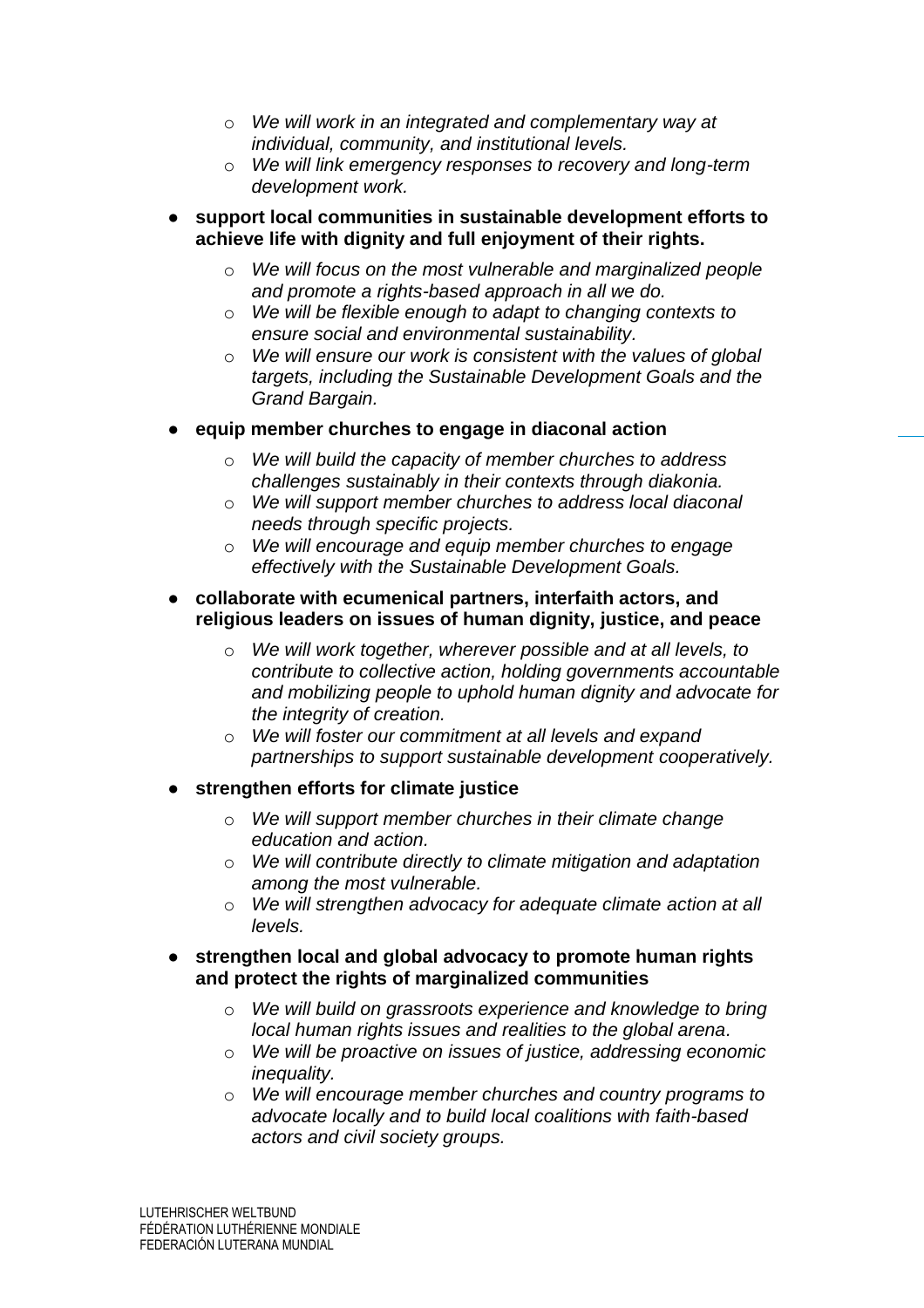o *We will hold UN member states accountable to the international norms, instruments, and agreements to safeguard human dignity and the integrity of God's creation.*

# <span id="page-11-0"></span>**7 Our Ways of Working**

In all of our work, we strive to be innovative and creative, using methods that are dynamic and take into account content, context, needs, efficiency, and accountability.

The LWF Assembly and the Council, as expressions of the communion, give direction to our work. The LWF communion office acts on behalf of the communion, accompanying member churches in their contexts and coordinating and implementing joint actions. In carrying out its work, the communion office applies the following working methods and approaches.

#### ● **Theological reflection and discernment**

- o *Bringing together theological perspectives for regional and global trans-contextual and intercultural reflection*
- o *Learning from each other in a spirit of mutuality*
- o *Fostering theological education*
- o *Strengthen interdisciplinary and theological work on an academic level*

#### Accompaniment with member churches

- o *Walking with each other in mutuality and solidarity, and supporting each other to participate in God's holistic mission*
- o *Working together as regional expressions of the communion*
- o *Engaging in spontaneous alliances and networks to work on common themes*
- o *Standing in solidarity with each other while facing challenges and seeking to overcome them*
- o *Communicating the life and work of the member churches and the communion to strengthen awareness, knowledge, and relations*

### ● **Convening and facilitation**

- o *Calling churches and organizations together to work on issues they face locally and as part of the global communion*
- o *Developing knowledge and good practices through joint learning and interaction*

#### **Direct implementation**

- o *Being operational in humanitarian and development work, responding to emergencies, and addressing the root causes of suffering and injustice*
- o *Engaging globally in ecumenical relations*
- o *Speaking publicly at a global level*

LUTEHRISCHER WELTBUND FÉDÉRATION LUTHÉRIENNE MONDIALE FEDERACIÓN LUTERANA MUNDIAL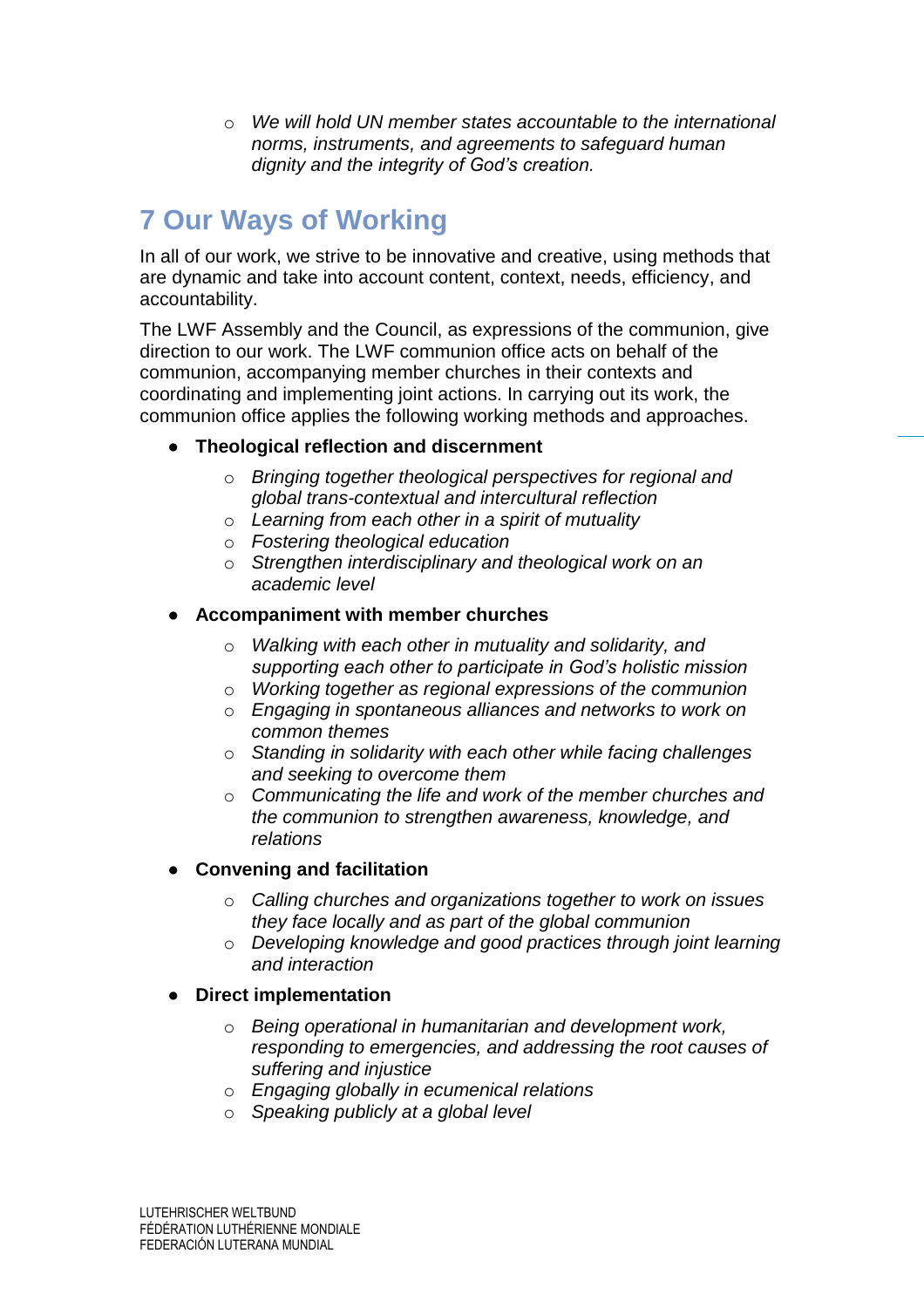- **Advocacy**
	- o *Advocating through and with member churches and country programs and supporting their local advocacy work*
	- o *Advocating for the role of the churches as part of civil society in the public sphere*
	- o *Advocating for freedom of religion, gender justice, rights of refugees, climate justice*

### **Connecting local to global**

- o *Bringing together voices from the regions and member churches to root global work in local realities*
- o *Amplifying local voices at a global level; holding national governments accountable to their international commitments*
- o *Bringing experiences from local communities to influence global policy decisions and monitor their implementation*
- **Working with others** 
	- o *Working with partners for mutual value and synergy to achieve common goals.*

# <span id="page-12-0"></span>**8 Partnerships**

Strategic relationships are important to us. They take many forms and serve different purposes within and outside the communion. We engage strategically with partners to exchange knowledge and share resources, to collaborate, take action, and improve coordination, and to jointly plan and implement programs.

We identify the following partnerships as fundamental in the years ahead:

- member churches and related organizations, including theological institutions and networks
- ecumenical partners and partners from other faiths
- local communities, civil society, development and humanitarian organizations, and state actors
- the UN system with their specialized agencies

# <span id="page-12-1"></span>**9 Organizational Sustainability and Effectiveness**

To reach the goals of this strategy and to be a sustainable and effective organization, we will continue to invest in organizational development in the following areas.

#### **Strategic leadership at all levels**

Leadership in the LWF takes place at different levels. Leadership reflects the rich diversity of the communion, maintains gender balance, and ensures youth representation.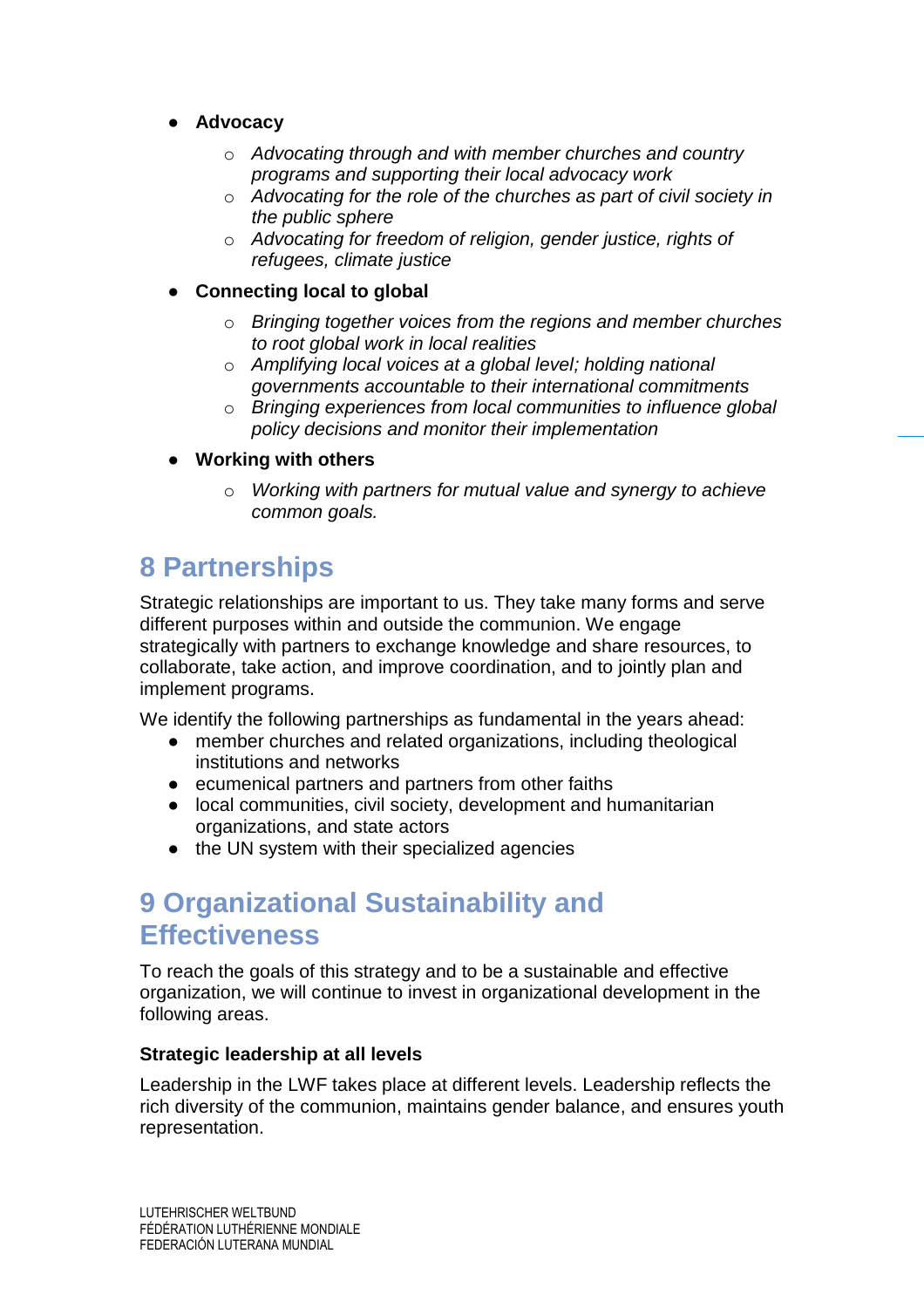The Council and communion office need to be well equipped and supported to enable them to lead the organization in implementing the strategy. For that purpose, we will clarify and sharpen the understanding of the leadership roles and responsibilities of the Council and communion office.

### **Strong financial management and resource mobilization**

In a changing financial landscape, we will be responsive to new opportunities and funding challenges. This will require strengthened capacities and expertise among the staff. Strong internal collaboration in resource mobilization is essential to the financial sustainability of the LWF.

As responsible stewards, we will continue to develop and improve our financial management. The communion office commits to transparent processes and will produce accurate and timely financial reports. Effective reporting mechanisms will help to build strong donor confidence with current and new funding partners.

### **Alignment of structures and systems**

We want to increase efficiency and quality in our structures and processes. We will ensure coherence in the programmatic work of the communion office.

We need to invest in systems that are cost effective and support LWF in becoming a global, networked organization, ensuring access to information, timely communication, and online collaboration. Digital infrastructure and interface will enable access to systems and structures.

### **Investment in people**

We will develop a strategic approach to our staff to maintain a highly competent workforce. This will include investment in recruitment, staff development, and leadership and management skills. We will improve human resource systems to support staff in their roles. We will focus on staff wellbeing and safeguard their safety and security. We will nurture a work culture that supports innovation, continuous learning, and improvement. Special attention will be given to further develop gender and regional balance, in particular the representation of women in leadership roles.

#### **Effective internal and external communication**

Communication is a key tool for communion building and for fostering external relationships. Through good communication we want to tell our story in a way that informs, educates, and moves our audience to action.

We will continue to engage in a timely manner, adapting relevant tools and platforms for each theme and audience, according to our goals. We will continue developing communications tools and methods. We will ensure that those involved in communications are well trained and our work is wellresourced.